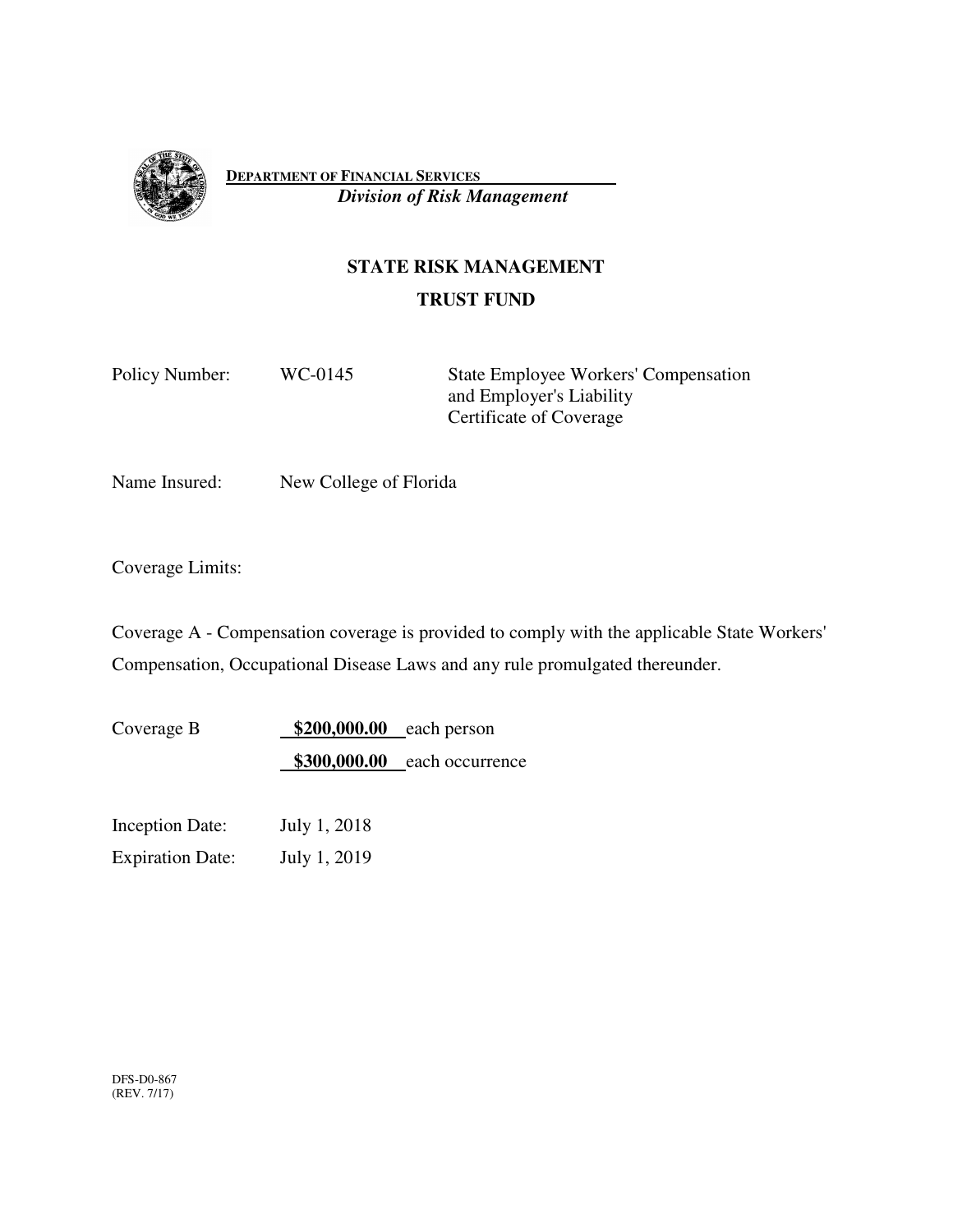

**DEPARTMENT OF FINANCIAL SERVICES**  *Division of Risk Management*

# **STATE RISK MANAGEMENT TRUST FUND STATE EMPLOYEE WORKERS' COMPENSATION AND EMPLOYER'S LIABILITY CERTIFICATE OF COVERAGE**

In consideration of the provisions and stipulations contained herein or added hereto and for the premium charged, the State Risk Management Trust Fund, hereinafter referred to as the "Fund", certifies that the State department or agency named in this certificate is hereby entitled to workers' compensation coverage as set forth in the Workers' Compensation Laws and to employer's legal liability coverage as established herein. Coverage shall be effective on the inception date at 12:01 a.m., standard time.

This certificate is comprised of the foregoing provisions and stipulations, together with such other provisions and stipulations as may be added hereto by the Fund in the future:

# **I. Coverages**

# **A. Coverage A - Workers' Compensation**

To pay promptly when due all compensation and other benefits required of the insured by the Workers' Compensation Laws.

# **B. Coverage B - Employer's Liability**

To pay on behalf of the insured all sums which the insured shall become liable to pay as damages because of bodily injury by accident or disease, including death, at any time resulting therefrom, which are sustained by an employee of the insured and which arise out of and in the course of his employment with the insured in the United States of America, its territories or possessions, or while temporarily employed outside the United States of America, its territories or possessions.

#### **II. Defense, Settlement, Supplementary Payments**

As respects the insurance afforded by the other terms of this certificate, the Fund shall:

- (a) defend any proceeding against the insured seeking such benefits and any suit against the insured alleging such injury and seeking damages on account thereof, even if such proceeding or suit is groundless, false, or fraudulent. The Fund will investigate all claims filed against the insured in order to determine the legal liability of the insured and to determine damages sustained by the claimant. The Fund will negotiate, settle, or deny the claim based on these findings and appropriate Florida law.
- (b) pay all expenses incurred by the Fund, all costs taxed against the insured in any such proceeding or suit, and all interest accruing after entry of judgment until the Fund has paid, tendered, or deposited in court such part of such judgment as does not exceed the limit of the Fund's liability thereon;
- (c) pay amounts incurred under this insuring certificate, except settlements of claims and suits, in addition to the amounts payable under Coverage A, or the applicable limit of liability under Coverage B.

#### **III. Definitions**

- (a) Workers' Compensation Law The workers' compensation law and any occupational disease law of a state designated in this certificate, but does not include those provisions of any such law which provide non-occupational disability benefits.
- (b) State Any state or territory of the United States of America and the District of Columbia.
- (c) Bodily Injury by Accident Bodily Injury by Disease The contraction of disease is not an accident within the meaning of the word "accident", as used in the term "bodily injury by accident", and only such disease as results

directly from a bodily injury by accident is included within the term "bodily injury by accident". The term "bodily injury by disease" includes only such disease as is not included within the term "bodily injury by accident".

(d) Assault and Battery - Under Coverage B, Assault and Battery shall be deemed an accident unless committed by or at the direction of the insured.

# **IV. Applications of Coverage**

This certificate applies only to (1) injury by accident occurring during the coverage period, or (2) occupational injury by disease as such is defined by law which occurs during the coverage period.

# **V. Exclusions**

This certificate does not apply under Coverage B:

- (a) to any claim or judgment for punitive damages;
- (b) to any claim for interest for the period prior to judgment;
- (c) to that portion of a claim or judgment which is in excess of the statutory limits of liability;
- (d) to liability assumed by the insured or any third party pursuant to any contract or agreement in writing;
- (e) to any obligation for which the named insured or any carrier

as his insurer may be held liable under any workers' compensation, unemployment compensation or disability benefits laws, or under any similar law;

(f) to any action by officers, employees, agents, or volunteers as defined in Chapter 110, Part V, Florida Statutes, committed in bad faith, or with malicious purpose or in a manner exhibiting wanton and willful disregard of human rights, safety, or property.

# **VI. Conditions:**

# **A. Premium**

Premium charges shall be assessed in accordance with the provisions of Chapter 284, Part II, Florida Statutes, and any rules promulgated thereunder utilizing a retrospective rating arrangement premium calculation method whereby 80% of the premium is based on losses actually incurred by the insured and 20% is based on the changes in risk exposures (employees, volunteers, etc.) of an insured. The premium must be paid promptly by an insured agency from its operating budget upon receiving the premium bill or invoice.

# **B. Inspection**

The Fund shall be permitted, but not obligated, to inspect at any reasonable time, the workplaces, operations, machinery, and equipment covered by this certificate. Neither the right to make inspections, nor the making thereof, nor any report thereon shall constitute an